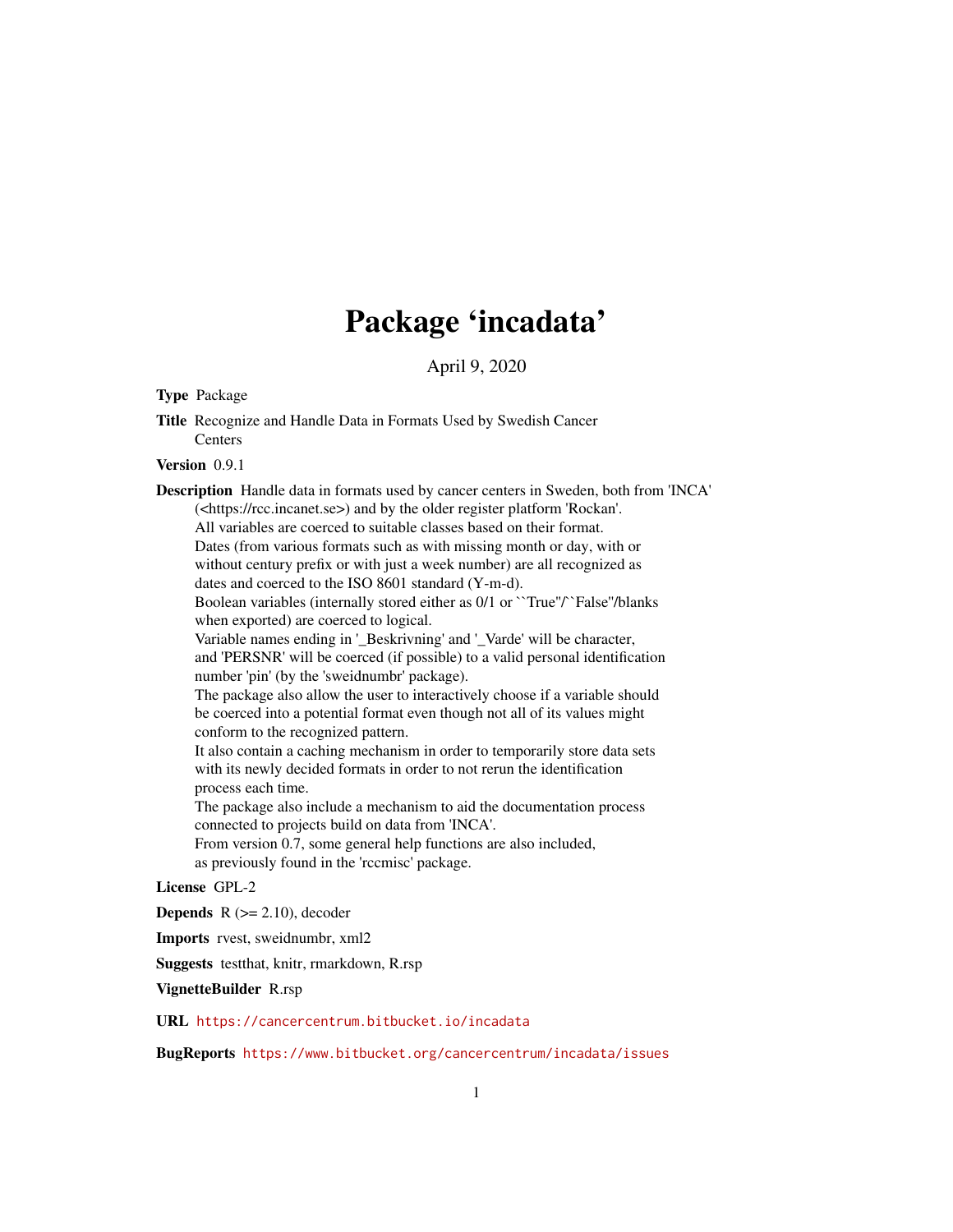LazyData true RoxygenNote 7.1.0 Encoding UTF-8 NeedsCompilation no Author Erik Bulow [aut, cre] (<https://orcid.org/0000-0002-9973-456X>) Maintainer Erik Bulow <erik.bulow@rccvast.se> Repository CRAN Date/Publication 2020-04-09 08:20:02 UTC

## R topics documented:

|                                                                                                                     | 3              |
|---------------------------------------------------------------------------------------------------------------------|----------------|
|                                                                                                                     | $\overline{4}$ |
|                                                                                                                     | 6              |
|                                                                                                                     | $\overline{7}$ |
|                                                                                                                     | 8              |
| $create_s3\_method \dots \dots \dots \dots \dots \dots \dots \dots \dots \dots \dots \dots \dots \dots \dots \dots$ | 9              |
|                                                                                                                     | 10             |
|                                                                                                                     | 10             |
| 11                                                                                                                  |                |
| 12                                                                                                                  |                |
| 13                                                                                                                  |                |
| 13                                                                                                                  |                |
| 14                                                                                                                  |                |
| 15                                                                                                                  |                |
| 15                                                                                                                  |                |
| 16                                                                                                                  |                |
| 16                                                                                                                  |                |
| 17                                                                                                                  |                |
| 18                                                                                                                  |                |
| 18                                                                                                                  |                |
| 19                                                                                                                  |                |
| 19                                                                                                                  |                |
| 20                                                                                                                  |                |
| 20                                                                                                                  |                |
| width<br>21                                                                                                         |                |
|                                                                                                                     |                |

**Index** [23](#page-22-0)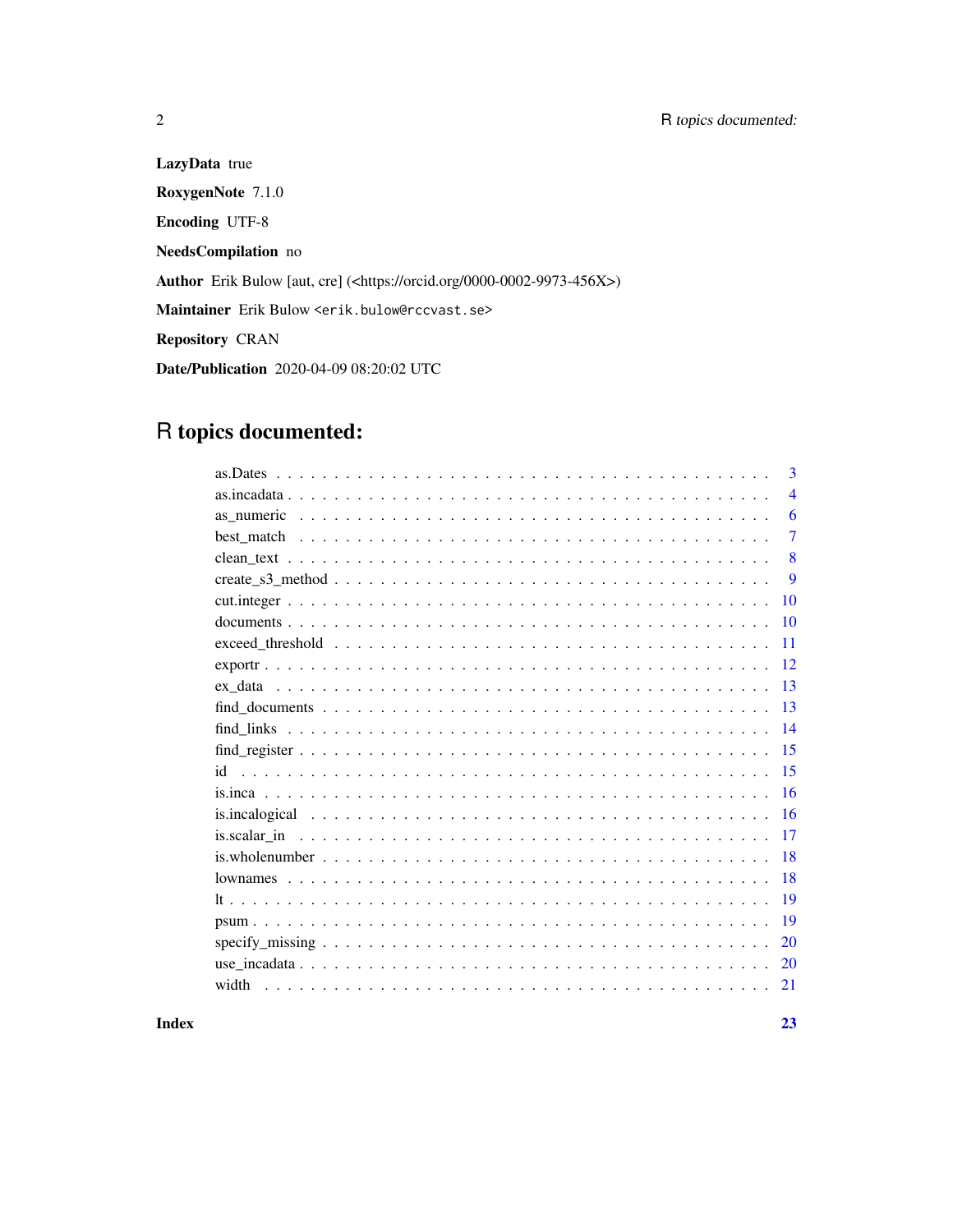<span id="page-2-1"></span><span id="page-2-0"></span>

The function recognizes dates in formats used by INCA and Rockan.

#### Usage

as.Dates(x)

#### Arguments

x atomic vector

#### Details

Regular expressions are used to match any of the following date formats:

- Y-m-d: The ISO 8601 standard such as "2017-02-16" as used by INCA.
- Ymd: such as "20160216" as used by the Rockan registers
- Any of the above with missing day such as "2017-02-00" or "20170200" as used if the exact date is unknown.
- Any of the above with missing month such as "2017-00-00" or "20170000" as sometimes used if the exact date is unknown.
- Dates between 1950 and 1980 can have missing century prefix, such as "67-01-01", "670101", "670100", "670000" etc as earlier used for some dates in the Rockan registers.
- Dates from the 20th century can also have month and day changed to week number such as "6723" or "196723" as sometimes used for death dates in the cancer register (originating from the population register).
- The special INCA variable SKAPAD\_DATUM is also recognized as data but is originally a date and time object ([POSIXct](#page-0-0)

All dates are coerced to Y-m-d (ISO 8601):

- a missing day is set to 15
- a missing month is set to July
- a week number is translated to the "median day" of that week
- SKAPAD\_DATUM has its time stamp dropped

An alternative would be to use random assignments of dates within specified periods. This would have some benefits but does not conform to behavior used elsewhere by INCA.

#### Value

vector of class "Date"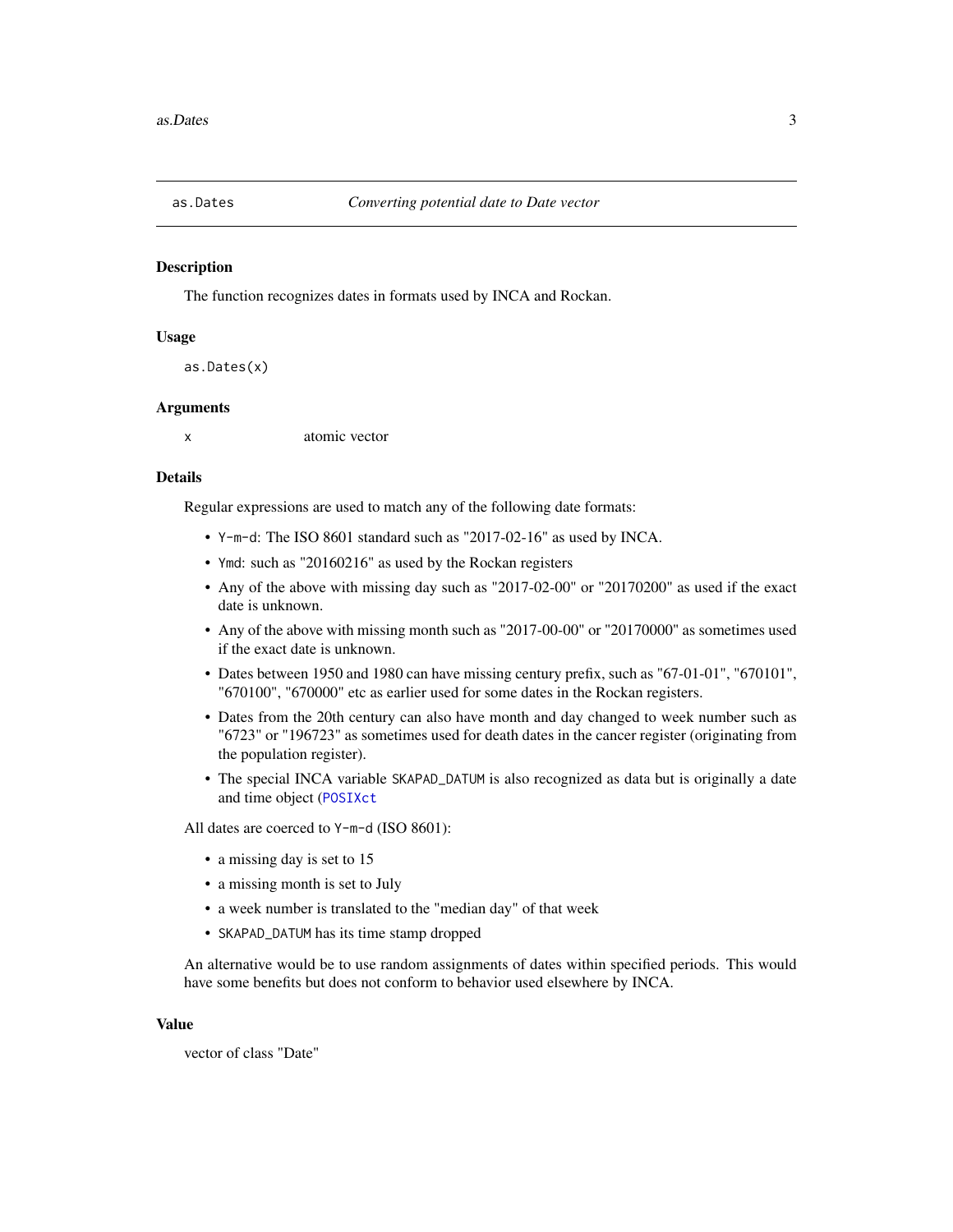#### <span id="page-3-0"></span>Possible date range

All potential dates are accepted as such. RCC data should however only contain historic data. Dates from the future does therefore raise warnings. The same is true for dates before 1830. The Swedish cancer register was initiated in 1958. The earliest possible dates found in the register should therefore originate from birth date of really old people diagnosed with cancer during that year.

#### See Also

[as.Date](#page-0-0)

#### Examples

```
as.Dates(c(1212121212, "20000101", "2014-10-15", 5806))
## Not run:
# Note that the as.Date (as oppose to as.Dates)
# does not handle missing dates as empty strings
as.Date(c("", "2017-02-16")) # Error
as.Dates(c("", "2017-02-16")) # NA "2017-02-16"
```

```
## End(Not run)
```
<span id="page-3-1"></span>as.incadata *Identify data formats used by INCA and Rockan*

#### Description

Coerce data of any form to its relevant type as identified either by column/vector names or by variable content and convert all variable names to lower case.

#### Usage

```
as.incadata(x, ...)
is.incadata(x)
## S3 method for class 'data.frame'
as.incadata(x, decode = TRUE, id = TRUE, ask = TRUE, \dots)
## Default S3 method:
as.incadata(x, n_i = NULL, ...)
```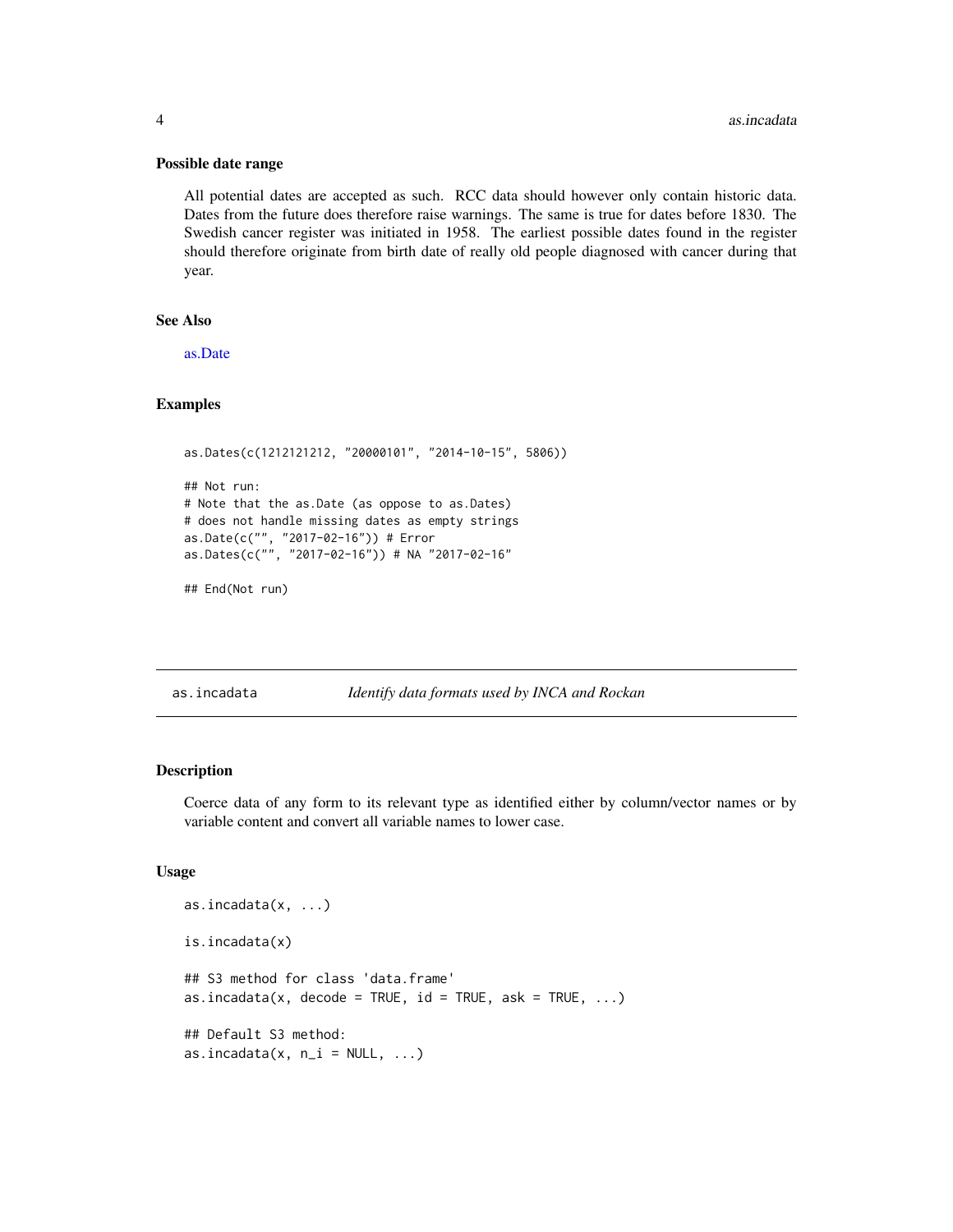#### <span id="page-4-0"></span>as.incadata 5

#### **Arguments**

| $\boldsymbol{\mathsf{x}}$ | data                                                                                                                               |
|---------------------------|------------------------------------------------------------------------------------------------------------------------------------|
| $\ddotsc$                 | arguments passed to exceed_threshold (of most use is probably "threshold"<br>and "force", see the "interactive use" section below) |
| decode                    | Should decode be applied to variables with identified variable names? (TRUE by<br>default).                                        |
| id                        | Should an id-column be added (see id)?                                                                                             |
| ask                       | ask for input if unsure how to coerce variables (see the "interactive use" section<br>below)                                       |
| n i                       | used internally between methods (should not be set by the user)                                                                    |

#### Details

Vectors are coerced to identified formats in the following order:

- vectors recognized as Boolean by [is.incalogical](#page-15-1) are coerced to logical (this is a strict format than can not be contaminated with any unwanted values, section "interactive use" below does therefore not apply to these values)
- vectors with an already specified class attribute (except the common "factor" class) remains as members of that class
- columns or vectors names 'persnr' or 'pnr' will be coerced to the 'pin' class by [as.pin](#page-0-0)
- columns or vectors with names ending in '\_Beskrivning', '\_Varde', '\_Gruppnamn' or '\_id' are always treated as character (not factors; see section "factors" below)
- column or vectors named "PAT\_ID", "KON\_VALUE" and "LAN\_VALUE" are also always treated as character. These could also be thought of as numerics but are treated as character internally by INCA. To stay with that format ensures the assumption of a stable format.
- If all values of a vector are NA, it is coerced from logical to character. This might be a faulty assumption but it is in fact more likely that an empty vector is a character variable (since most INCA variables are of type character) than that it is a Boolean vector (that has its own format in INCA).
- Dates in formats recognized by [as.Dates](#page-2-1) are coerced to such.
- Integers (even if stored as characters or factors) without leading zeros (except when the zero is the only digit) are coerced to integers
- Numerics (even if stored as characters or factors) containing either a Swedish decimal comma or an English decimal point are coerced to numeric (with possible commas changed to points).
- all other formats are coerced to character. This includes integers with leading zeroes (since these might be unit codes where a leading zero might bear meaning).

#### Value

- as.incadata.data.frame object of class incadata based on the "tibble"-class used within the "tidyverse" with all variables possibly coerced as described above.
- as.incadata.default input vector coerced to relevant class
- is.incadata TRUE for objects of class incadata, otherwise FALSE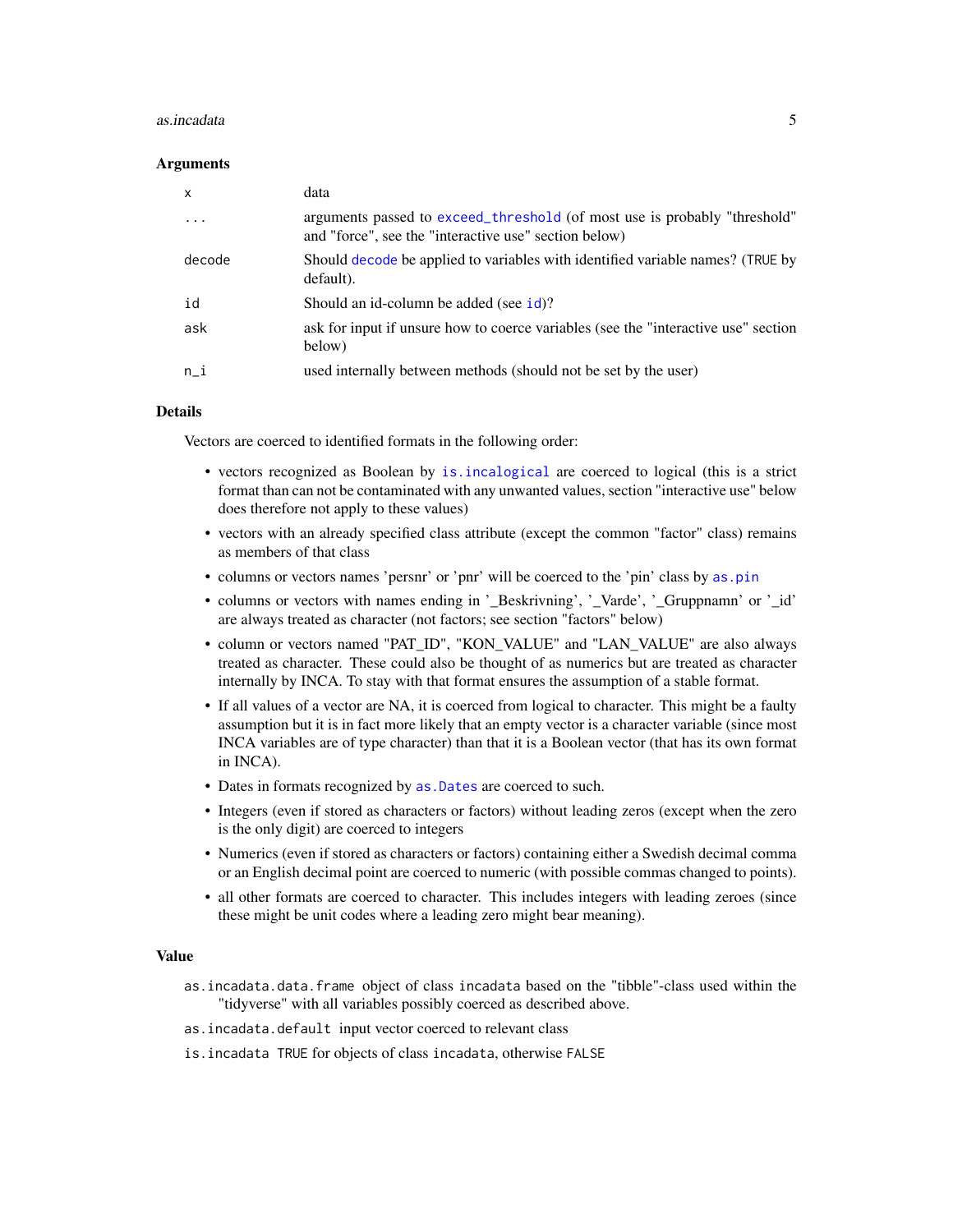#### <span id="page-5-0"></span>factors

Note that the incadata format does not include factors. Factors can be really useful for some applications but our philosophy is that they should be explicitly stated as such when needed. It is otherwise common that factor levels are created just by the responses present in a certain data set. These might or might not contain a complete list of possible alternatives from a INCA variable with a fixed value set.

#### interactive use

Some vectors can be undoubtedly recognized according to specifications above. It is however possible that a vector of an intended format might have been "contaminated" with data of some other form. This might happen for example when a numeric variable is technically a character in INCA. For example a hospital unit code like c(111, 123, "?") might suddenly occur (if someone use a question mark as placeholder for an unknown code). Ordinary coercing rules of R would treat this vector as a character (see [c](#page-0-0)), although it might be more correct to treat it as a numeric with "?" set to NA.

The as.incadata function relies on [exceed\\_threshold](#page-10-1) to ignore such contaminated values if they represent only a (preferably small) proportion of the values.

By default, if contaminated values exist but only to a proportion of less than 10 percent, the function will stop and ask the user for input on how to handle this variable. If the proportion exceeds 10 percent, ordinary coercing principles will apply.

The 10 percent limit can be modified by argument threshold and it is possible to force vectors with contaminated values to the otherwise potential format (without the need of individual confirmation) by setting argument force = TRUE (passed to [exceed\\_threshold](#page-10-1)).

as\_numeric *Test object for, or coerce to, numeric*

#### **Description**

as\_numeric is essentially a wrapper to as.numeric except that objects of class factor are first coerced to character and then to numeric. is\_numeric test if x is "somehow numeric" (see examples).

#### Usage

```
as_numeric(x)
```
is\_numeric(x)

#### Arguments

x object to be coerced or tested (and return a logical vector of the same length) or should it test the whole vector as one object and return a logical vector of length one. (TRUE by default).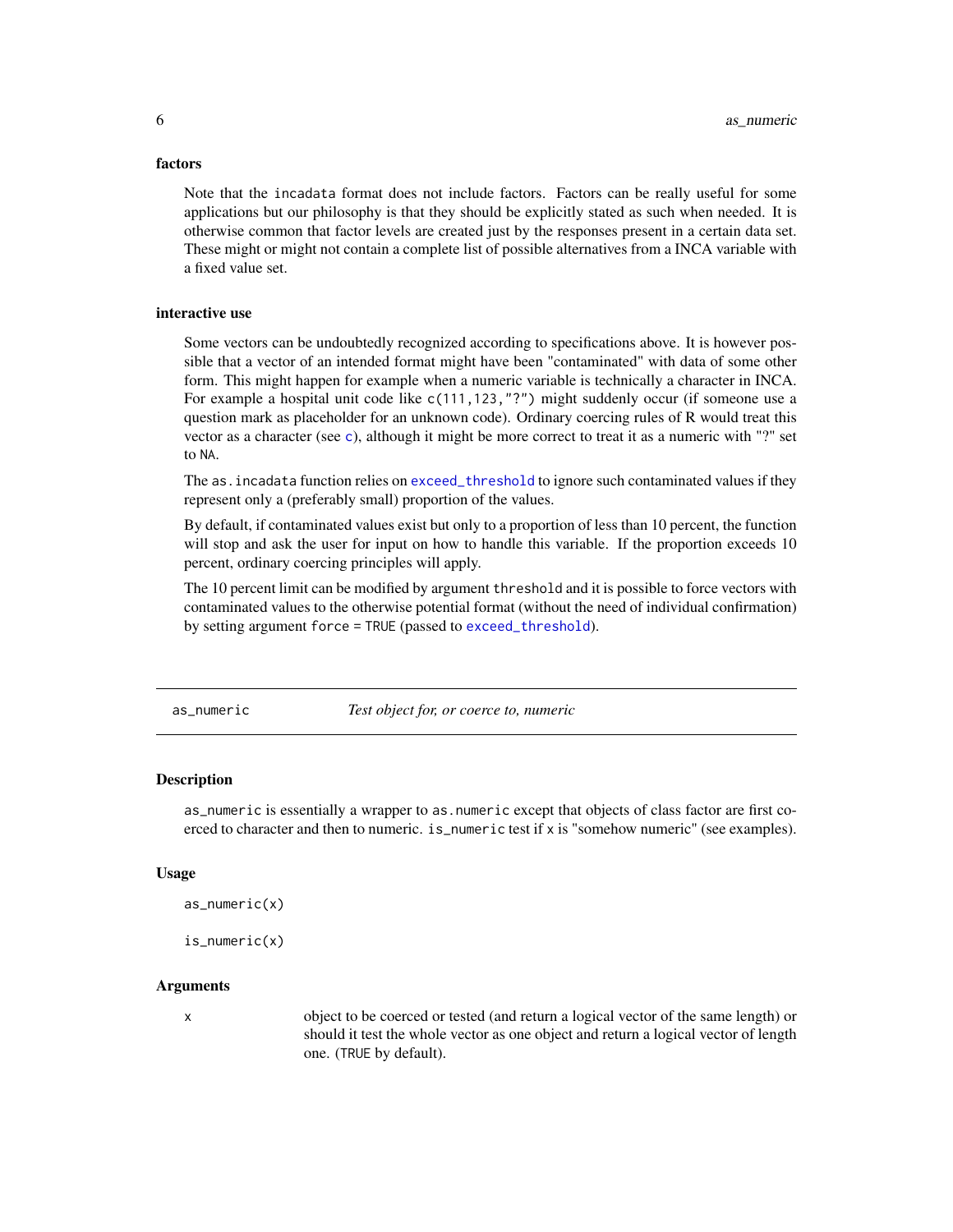#### <span id="page-6-0"></span>best\_match 7

#### Examples

```
df <- data.frame(v = c("46513", "45"))class(df$v) # factor
# Note that
as.numeric(df$v) # 2 1
# but
as_numeric(df$v) # 46513 45
is_numeric(1) # TRUE
is_numeric("1") # TRUE
is_numeric(as.factor(1)) # TRUE
is_numeric(as.factor("khb")) # FALSE
```
#### best\_match *Tries to correct misspelling of character string*

#### Description

This function uses fuzzy string matching to replace one possibly misspelled (or in other way not fully correct) character string with a correct version of the same string.

#### Usage

```
best\_match(x, key, clean_test = TRUE, no\_match = NA, all = FALSE)
```
#### Arguments

| $\mathsf{x}$ | is a character string (or a character vector) that should be matched to the key                                                                                                                                                                                                                                  |
|--------------|------------------------------------------------------------------------------------------------------------------------------------------------------------------------------------------------------------------------------------------------------------------------------------------------------------------|
| key          | is a vector containing the correct spellings of the character strings.                                                                                                                                                                                                                                           |
| clean_text   | (boolean of length one) should arguments x and key be passed to clean_text<br>before matched (to ignore special characters)?                                                                                                                                                                                     |
| no_match     | Output value if there is no match. Default is NA. The input is returned un-<br>changed if not matched and no match $=$ NULL.                                                                                                                                                                                     |
| all          | is a boolean indicator to specify what happens if there is more than one match.<br>Default is FALSE resulting in a warning message and that only the first match is<br>used. The result can then be returned as a vector. If TRUE, all possible matches<br>are returned and the result must therefore be a list. |

#### Value

The function returns a character vector of the same length as  $x$  if all  $=$  FALSE but with each element substituted to its best match in the key-vector. Strings that could not be matched are NA if (no\_match = TRUE) or unchanged if no\_match = FALSE. If all = TRUE, one input character string could result in more than one output character string. The output might therefore be longer than the input.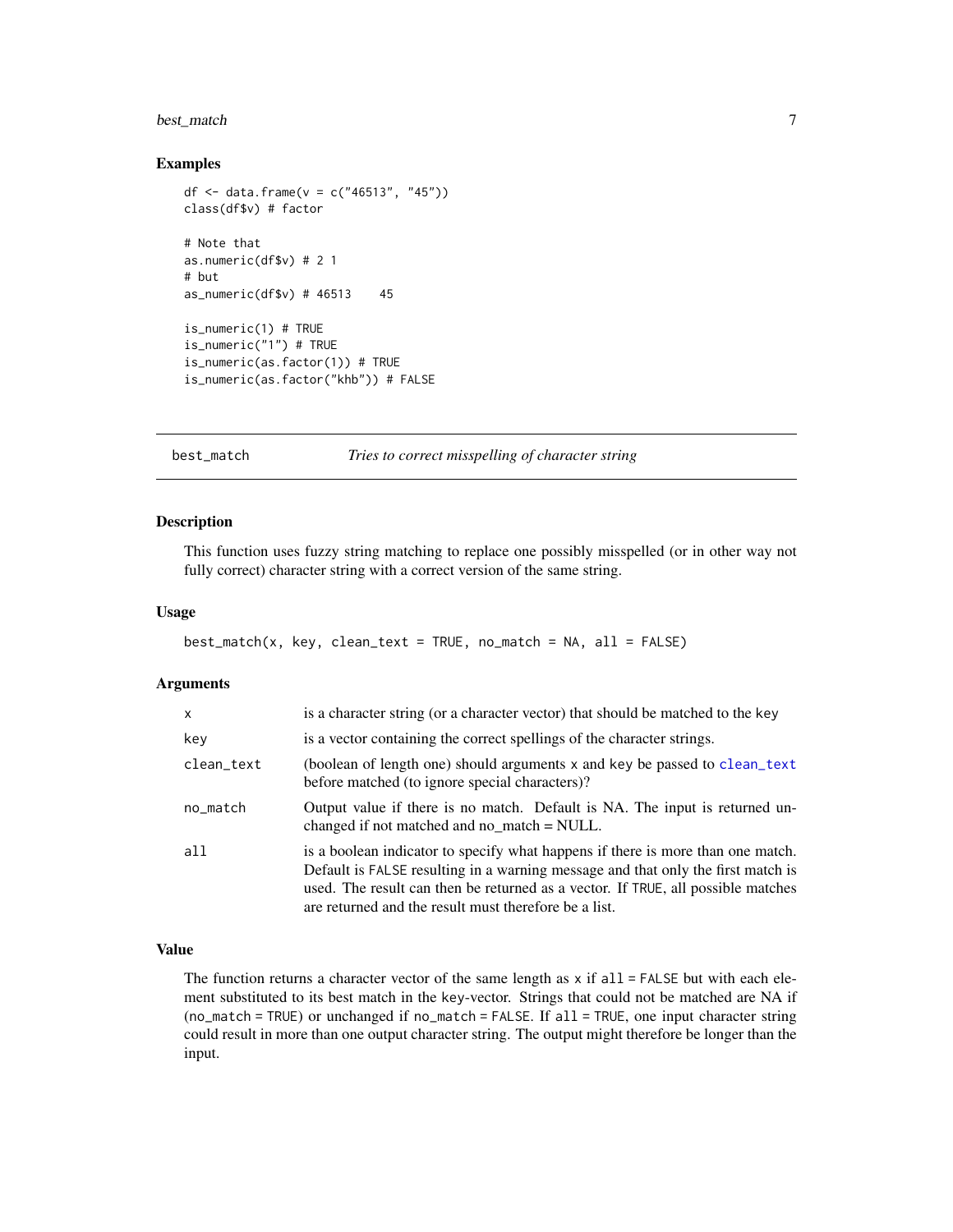#### See Also

[clean\\_text](#page-7-1)

#### Examples

```
best_match(c("Hej_apa!", "erik", "babian"),
  c("hej apa", "hej bepa", "kungen", "Erik"))
best_match(c("Hej_apa", "erik", "babian"),
  c("hej apa", "hej bepa", "kungen", "Erik"), no_match = FALSE)
```
<span id="page-7-1"></span>clean\_text *Clean/standardize text*

#### Description

Removes punctuation and spaces from character string. Also makes it lower case.

#### Usage

```
clean_text(x)
```
#### Arguments

x a character string to "clean"

#### Value

the cleaned character string (no punctuation, spaces or capital letters)

#### See Also

[best\\_match](#page-6-1)

#### Examples

clean\_text("HELLO\_World!!!")

<span id="page-7-0"></span>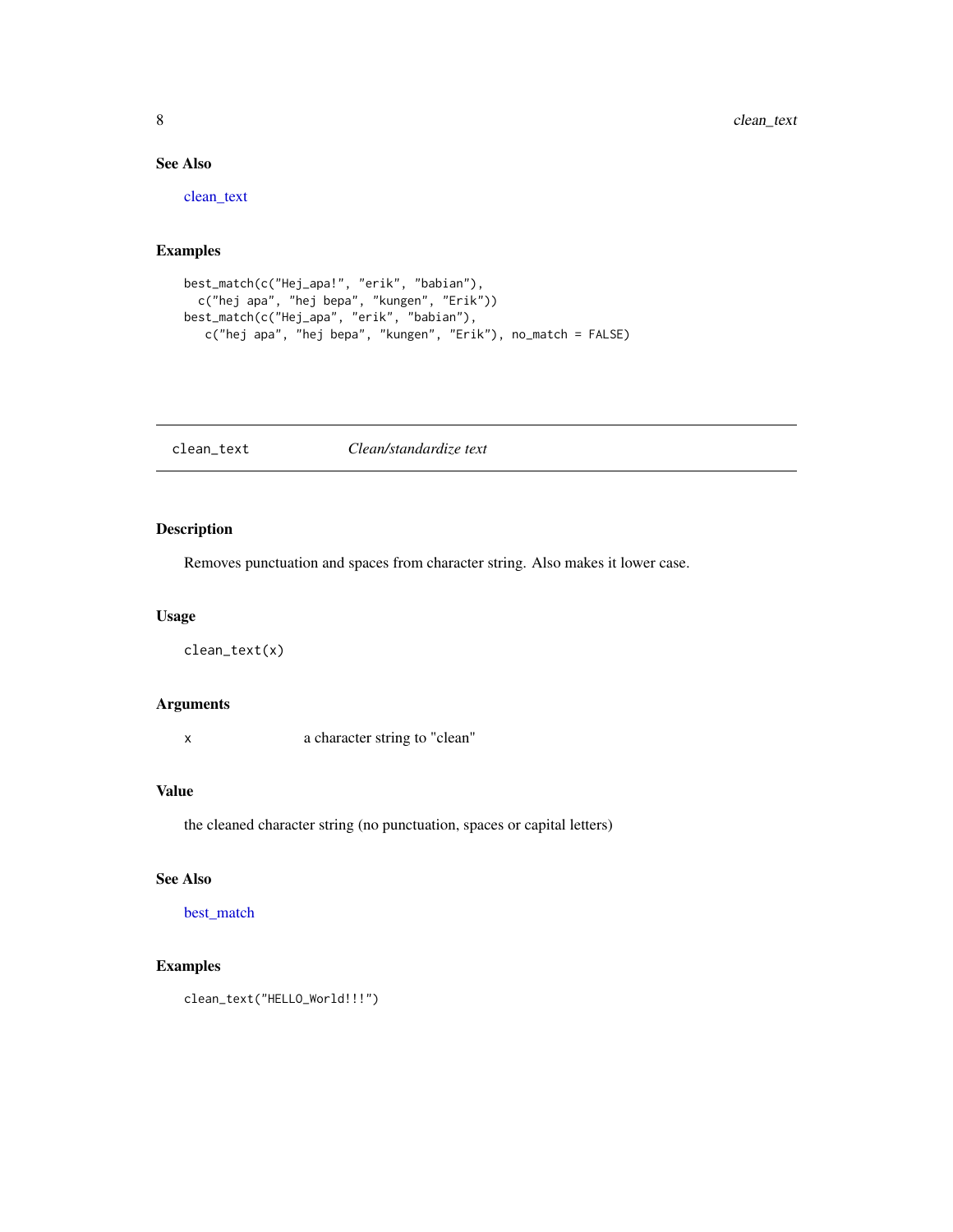<span id="page-8-0"></span>create\_s3\_method *Template functions to generate basic S3 methods for new classes*

#### Description

create\_s3\_method creates a method that applies NextMethod but that also keeps additional attributes (such as class). create\_s3\_print creates a print method.

#### Usage

```
create_s3_method(generic = NULL, object = NULL)
```

```
create_s3_print(fun, ...)
```
#### Arguments

| generic, object         |                                                                                                |
|-------------------------|------------------------------------------------------------------------------------------------|
|                         | as described for NextMethod                                                                    |
| fun                     | Function to transform object before print (probably as, character, as, numeric<br>or similar). |
| $\cdot$ $\cdot$ $\cdot$ | additional arguments passed to print method                                                    |

#### Details

Don't forget to also create for example a data.frame method by

as.data.frame.xxx <-as.data.frame.vector

#### Value

S3-method.

```
a \leq - structure(1:10, class = c("b", "numeric"))
a[3] # Normal subsetting makes a loose its attributes
`[.b` <- create_s3_method("[")
print.b <- create_s3_print(as.numeric)
a[3] # attributes preserved even if we can't see them
str(a[3])
```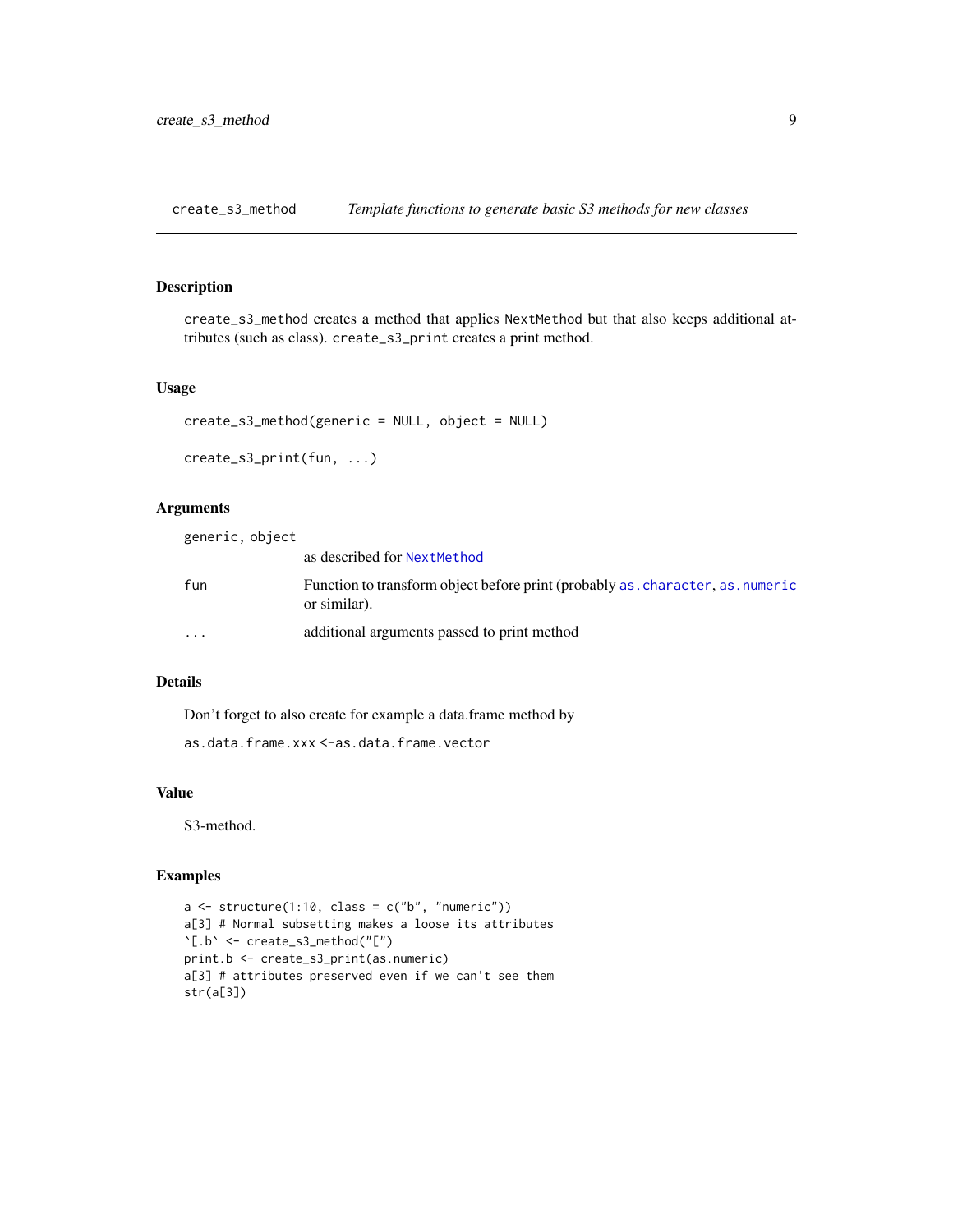<span id="page-9-0"></span>

S3-method for cut applied to integer vectors where all outcome factors are integer intervals.

#### Usage

```
## S3 method for class 'integer'
cut(x, \ldots)
```
#### Arguments

|   | integer vector                                    |
|---|---------------------------------------------------|
| . | further arguments passed to or from other methods |

#### Value

If cut.default( $x, \ldots$ ) returns only integer intervals, these are formatted in a more natural way and returned as an ordered factor. If non integer interval limits occur, the output of  $cut$ .default(x,...) is returned as is.

#### Examples

cut.default(1:100, seq(0, 100, 20)) # Gives a quite unnatural output cut(1:100, seq(0, 100, 20)) # Gives nicer and ordered output cut(1:10, 3) # no integer intervals and therefor same as cut.default

documents *Download and possibly open INCA documentation*

#### Description

Download and possibly open INCA documentation

#### Usage

```
documents(reg, doc = NULL, dir = ".", max_open = 3)
```

| reg      | name of register to look for                                                                                    |
|----------|-----------------------------------------------------------------------------------------------------------------|
| doc      | (part of) document name to look for                                                                             |
| dir      | directory where to save files                                                                                   |
| max_open | maximum number of files to open automatically (only on Mac OS $X$ ). Set to 0<br>to avoid any opening of files. |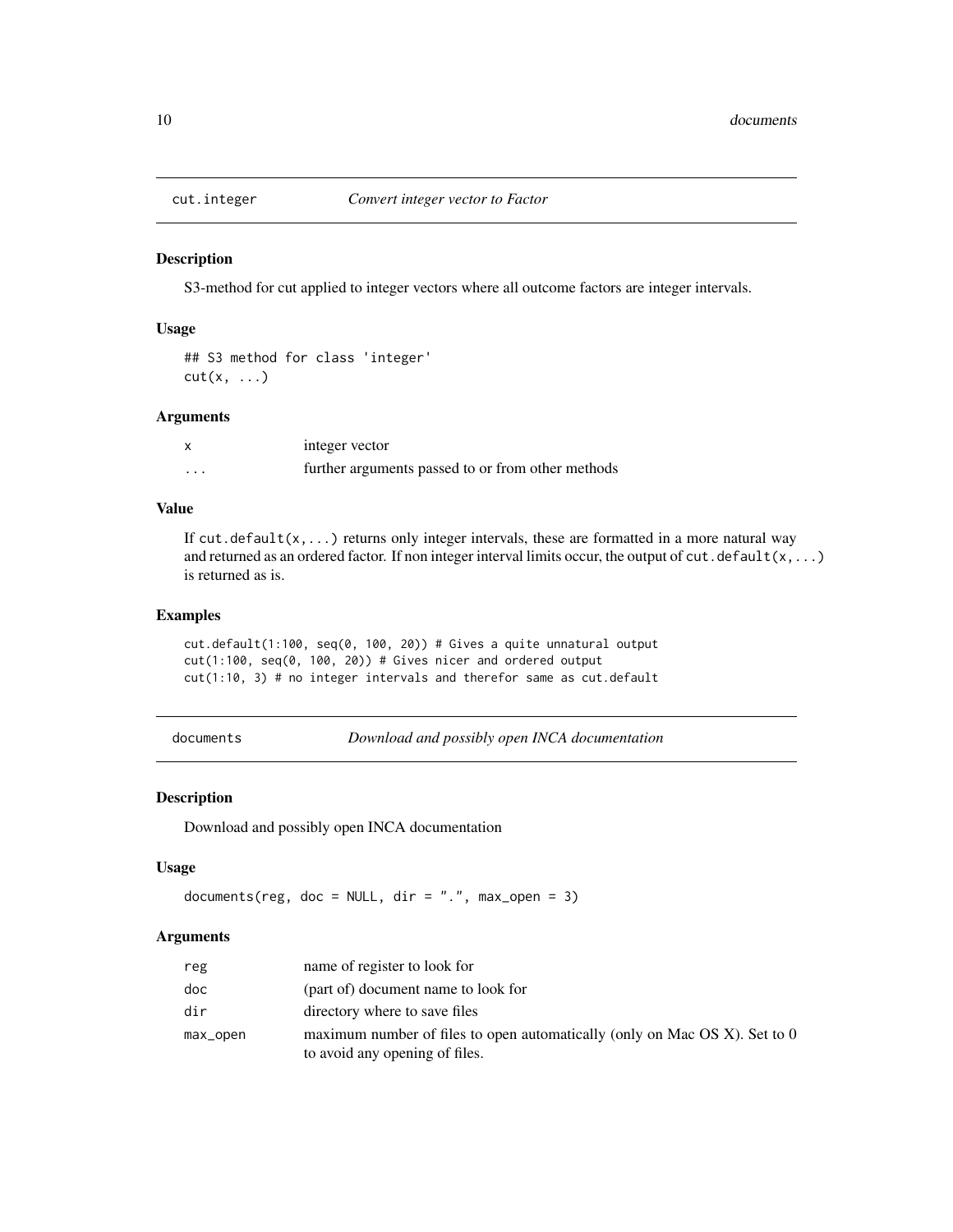#### <span id="page-10-0"></span>exceed\_threshold 11

#### Value

Nothing. The function is called for its side effects.

#### Examples

```
## Not run:
documents("lunga", "uppfoljning")
```
## End(Not run)

<span id="page-10-1"></span>exceed\_threshold *Check if transformation/coercing of a vector is good enough*

#### Description

This function is primarily aimed to check if the transformation of a vector was successful enough to return the transformed value instead of the original.

#### Usage

```
exceed_threshold(
  original,
  transformed,
  threshold = 0.9,
  force = FALSE,
  ask = FALSE,var_name = "the input vector"
)
```

| original    | the original vector                                                                                                                                                                                                                                                                                                 |
|-------------|---------------------------------------------------------------------------------------------------------------------------------------------------------------------------------------------------------------------------------------------------------------------------------------------------------------------|
| transformed | the transformed vector with NA-values for non transformed values                                                                                                                                                                                                                                                    |
| threshold   | is a numeric value in $[0,1]$ specifying the proportion of cells in transformed<br>that should be recognized as correctly coerced to accept the new class. This<br>does not effect the function output (except when force = TRUE) but will have<br>some diagnostic benefits.                                        |
| force       | Should a candidate vector (candidate according to threshold) be forced to its<br>suggested class (with non-coercible elements set to NA). FALSE by default but if<br>the function is called interactively, the user will also have the option to set force<br>$=$ TRUE on the fly.                                  |
| ask         | this argument gives you the chance to interactively inspect your data and specify<br>if a column is a date or not, on the fly. This is FALSE by default for as . Dates . default<br>but TRUE for as . Dates . data frame. It only applies when the function is run in-<br>teractively and only when force == FALSE. |
| var_name    | a name for the object to be used in messages (you could probably just leave this<br>as default, NULL; it is mostly used for internal purposes!).                                                                                                                                                                    |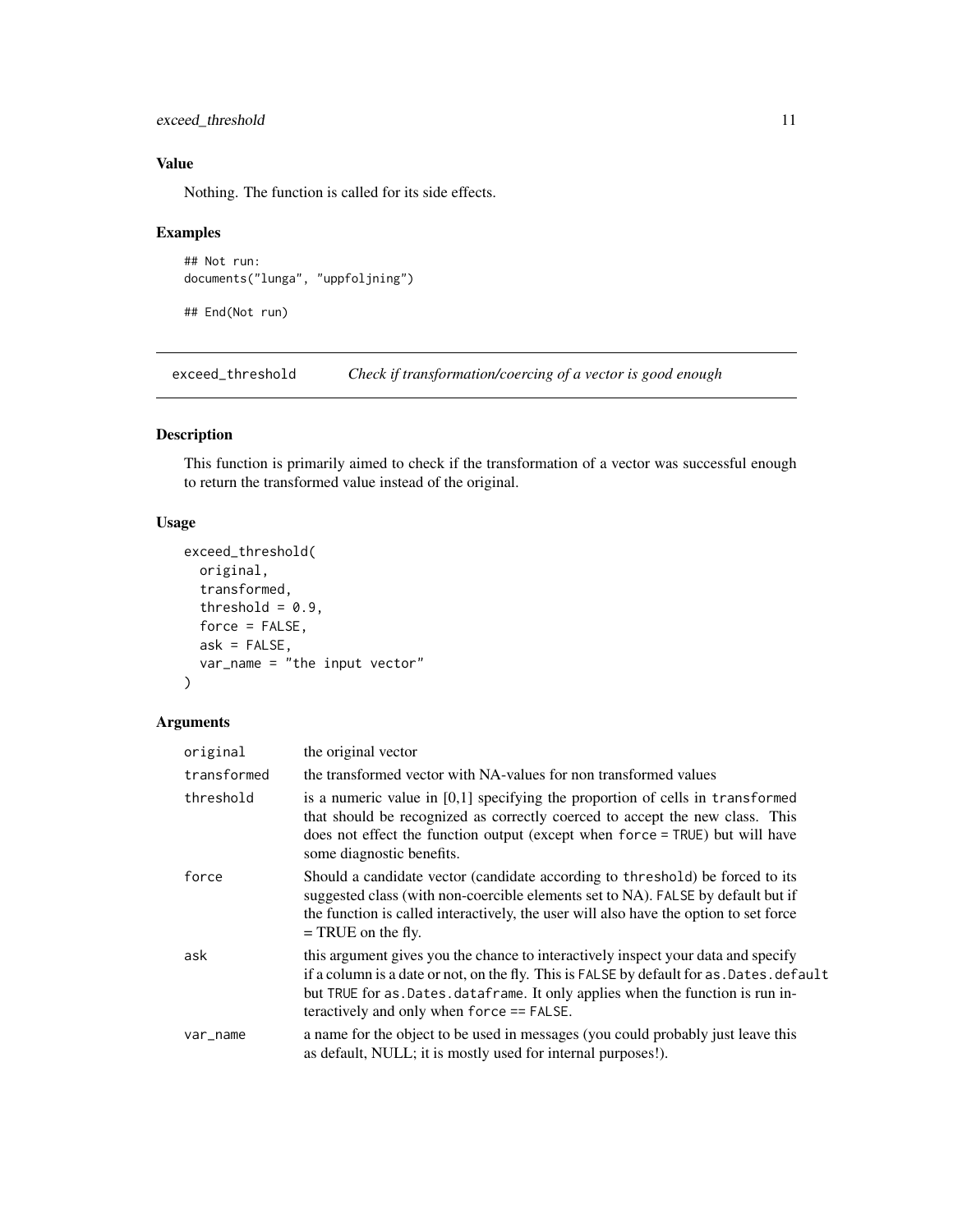#### <span id="page-11-0"></span>Value

Either original or transformed.

#### Examples

```
x <- c(rep("2012-01-01", 9), "foo")
exceed_threshold(x, as.Date(x))
exceed_threshold(x, as.Date(x), force = TRUE)
exceed_threshold(x, as.Date(x), ask = TRUE)
exceed\_threshold(x, as.DataFrame(x), threshold = 1)exceed\_threshold(x, as.DataFrame(x), var_name = "bar", force = TRUE)x \leq c(1:9, "baz")exceed_threshold(x, suppressWarnings(as.numeric(x)))
```
exportr *Dump script together with functions from required packages*

#### Description

If a package is not installed on the computer/server intended to run a final script, this function can take the script and export it together with all objects (functions, methods et cetera) from specified R packages. It might thereafter be possible to transfer the script and to run it even if all packages are not installed by the host.

#### Usage

```
exportr(
  script = NULL,
  packages,
  recursive = TRUE,
  outfile = "./generated_r_script.R",
  force = FALSE
)
```

| script    | connection with script (file) to append to function definitions                                                  |
|-----------|------------------------------------------------------------------------------------------------------------------|
| packages  | name of packages (as character) to be explicitly included.                                                       |
| recursive | argument passed to package_dependencies                                                                          |
| outfile   | filename for dump file                                                                                           |
| force     | this function works only in interactive mode by default but output can be forced<br>by this argument set to TRUE |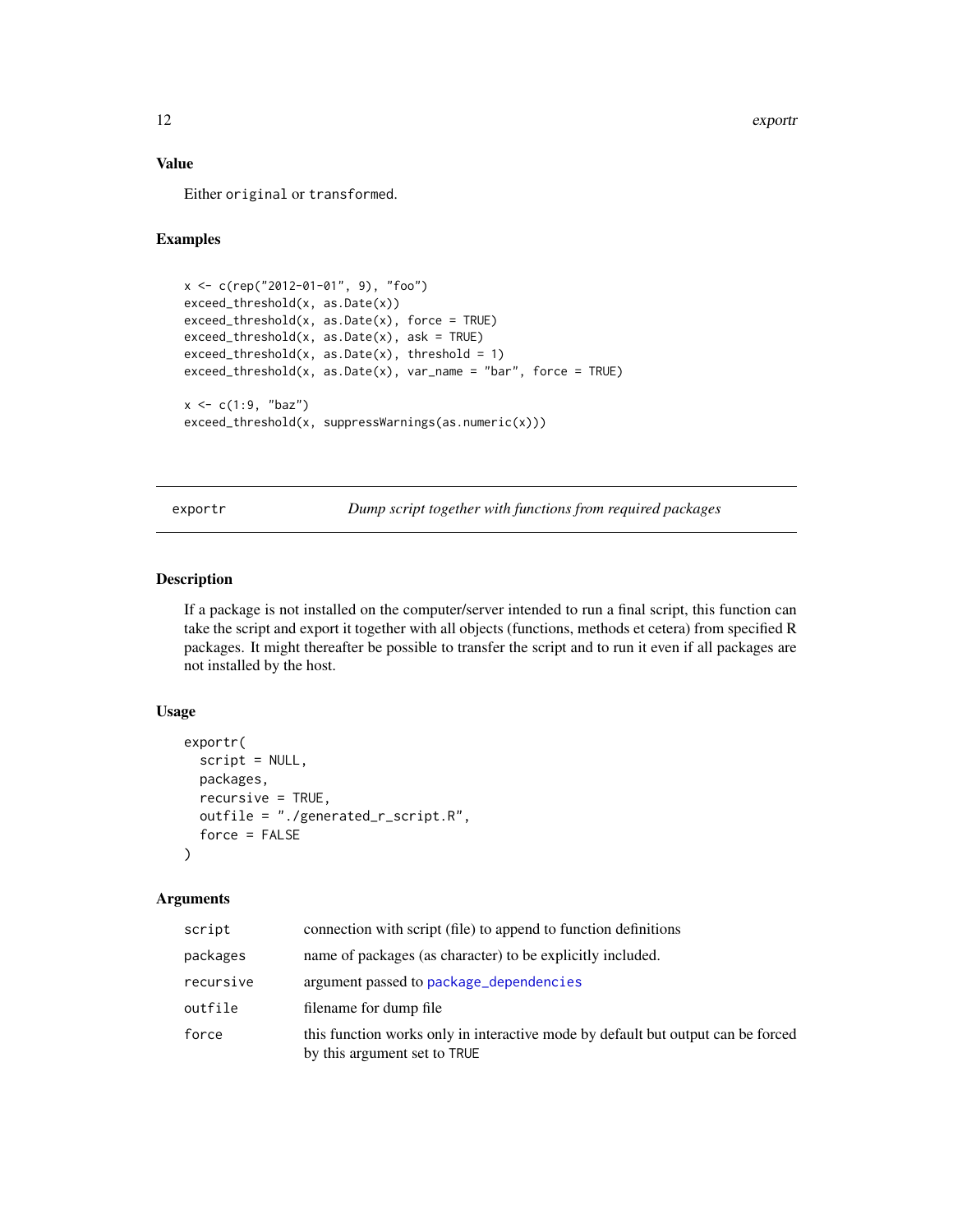#### <span id="page-12-0"></span>ex\_data 13

#### Details

Some packages use external dependencies and/or compiled code. This is not handled by the function. Hence, there is no guarantee that the script will actually work!

#### Value

nothing (function called for its side effects)

ex\_data *Synthetic example data from INCA*

#### Description

A data set resembling the typical form of INCA data. Variable names are real but all data has been carefully anonymized!

#### Usage

ex\_data

#### Format

A data frame (not an object of class incadata with 497 rows and 433 variables

#### Details

All data is random! There is no logical relation between any variables, not even between x\_Beskrivning and x\_Varde!

#### Examples

as.incadata(ex\_data)

find\_documents *List URLS to documents for a register*

#### Description

List URLS to documents for a register

#### Usage

find\_documents(url, doc = NULL)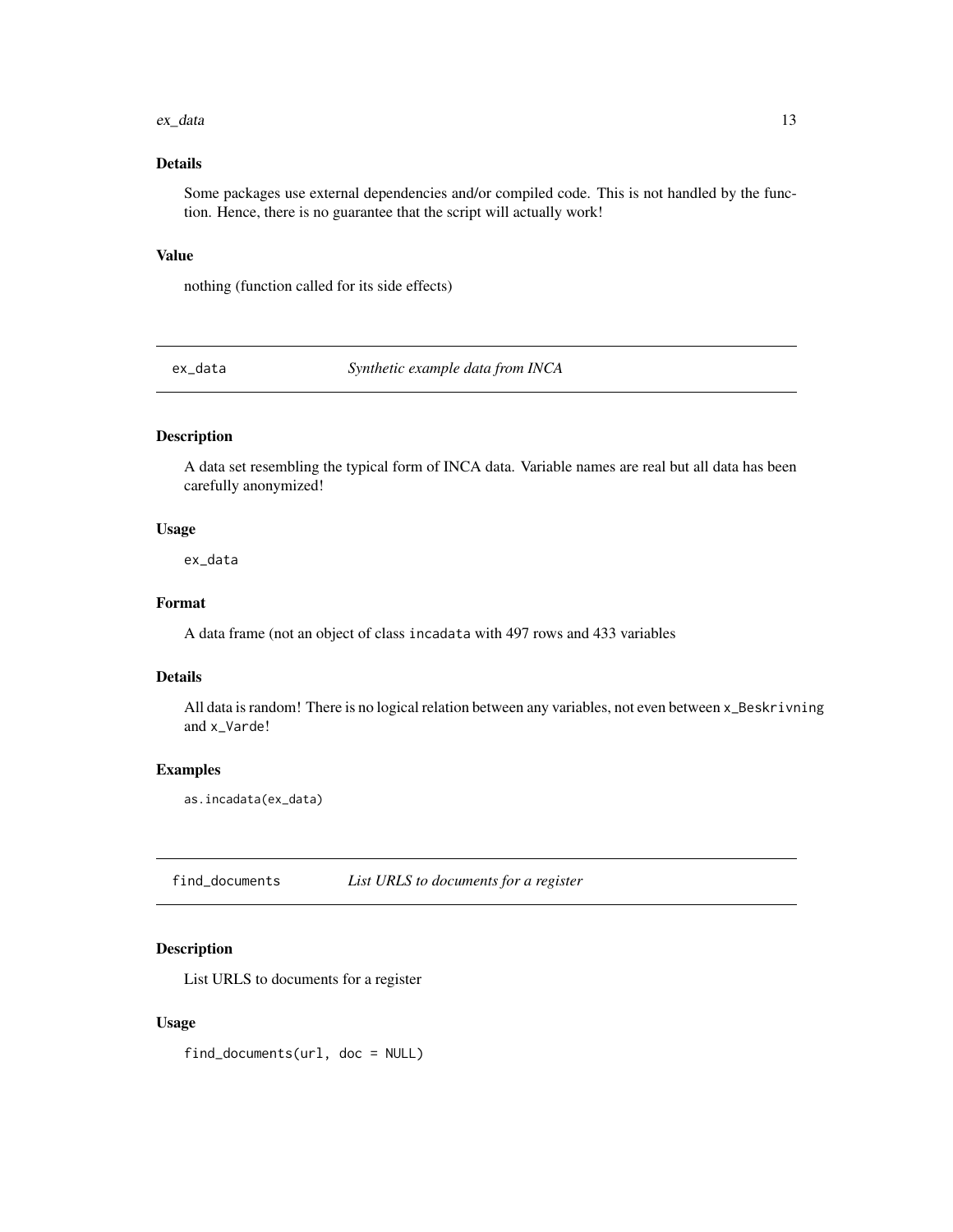#### <span id="page-13-0"></span>Arguments

| url | url to web page where to look for documents |
|-----|---------------------------------------------|
| doc | (part of) document name to look for         |

#### Value

names character vector with urls to documents

#### Examples

```
## Not run:
find_documents(find_register("all"))
find_documents(find_register("peniscancer"), "uppfoljning")
```
## End(Not run)

find\_links *Find links from web page*

#### Description

Find links from web page

#### Usage

```
find_links(url, select = NULL)
```
#### Arguments

| url    | URL to web page with links (must be under 'www.cancercentrum.se') |
|--------|-------------------------------------------------------------------|
| select | select only links matching specified pattern                      |

#### Value

Named character vector with absolute URLs to links found on 'www.cancercentrum.se'

```
## Not run:
# Find e-mailadresses to spam
 find_links(
   "https://cancercentrum.se/vast/om-oss/kontakta-oss/",
   "mailto:"
 )
## End(Not run)
```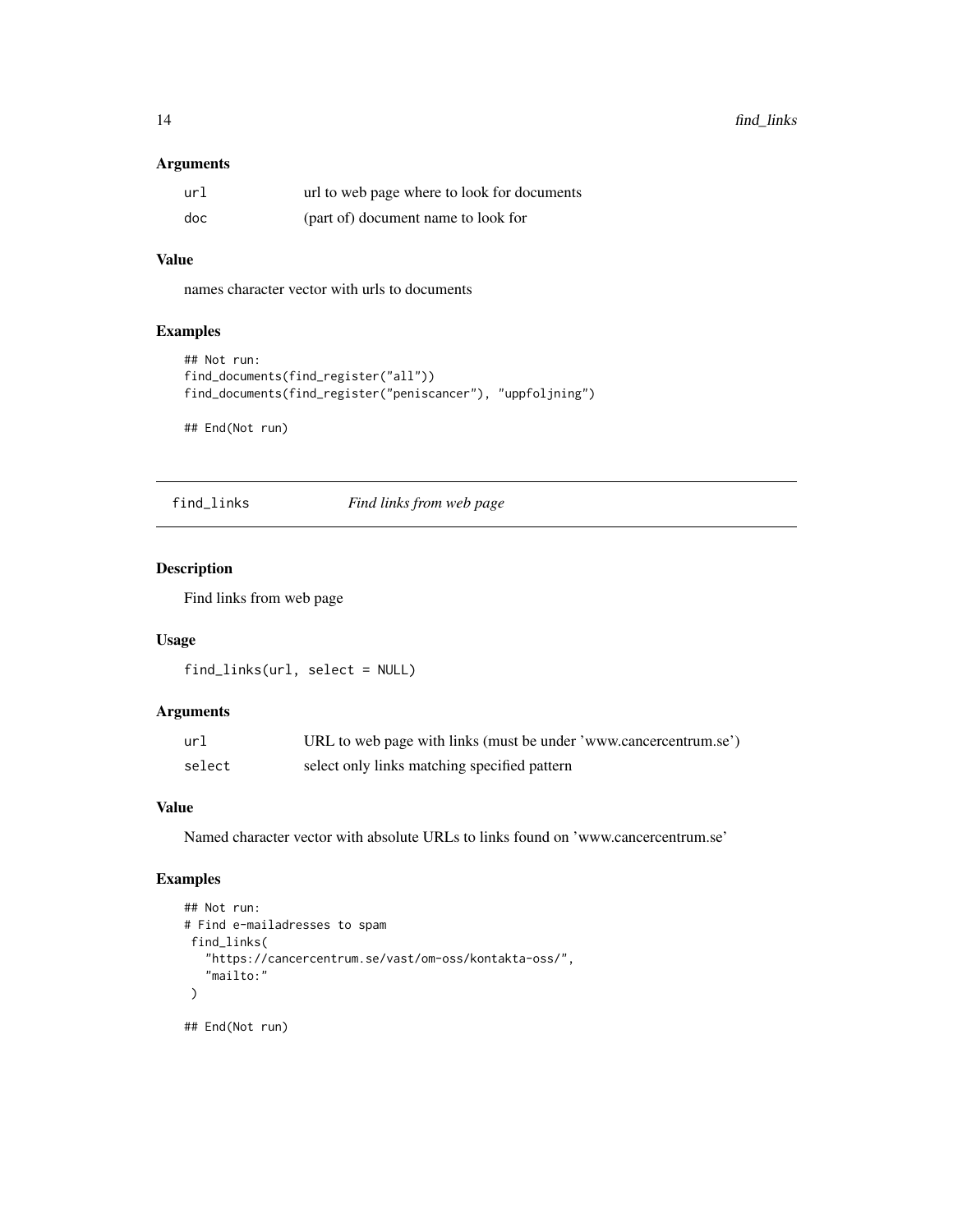<span id="page-14-0"></span>find\_register *Find register by name*

#### Description

The specified name does not need to be exact since a search algorithm is applied to match existing registers. Names of the registers

#### Usage

```
find_register(reg = NULL)
```
#### Arguments

reg name of register to look for

#### Value

Named character vector with URL to specified register

#### Examples

```
find_register("all")
## Not run:
find_register("kronisk") # More than one possible alternative
## End(Not run)
```
#### <span id="page-14-1"></span>id *Add id variables to data frame*

#### Description

Construct id variable for patient data.

#### Usage

 $id(x, id = c("person", "pn", "pat_id", "pn", "id"), ignore-case = TRUE)$ 

|             | data frame                                                 |
|-------------|------------------------------------------------------------|
| id          | names of a possible id variable found in x                 |
| ignore.case | should name matching be done regardless of character case? |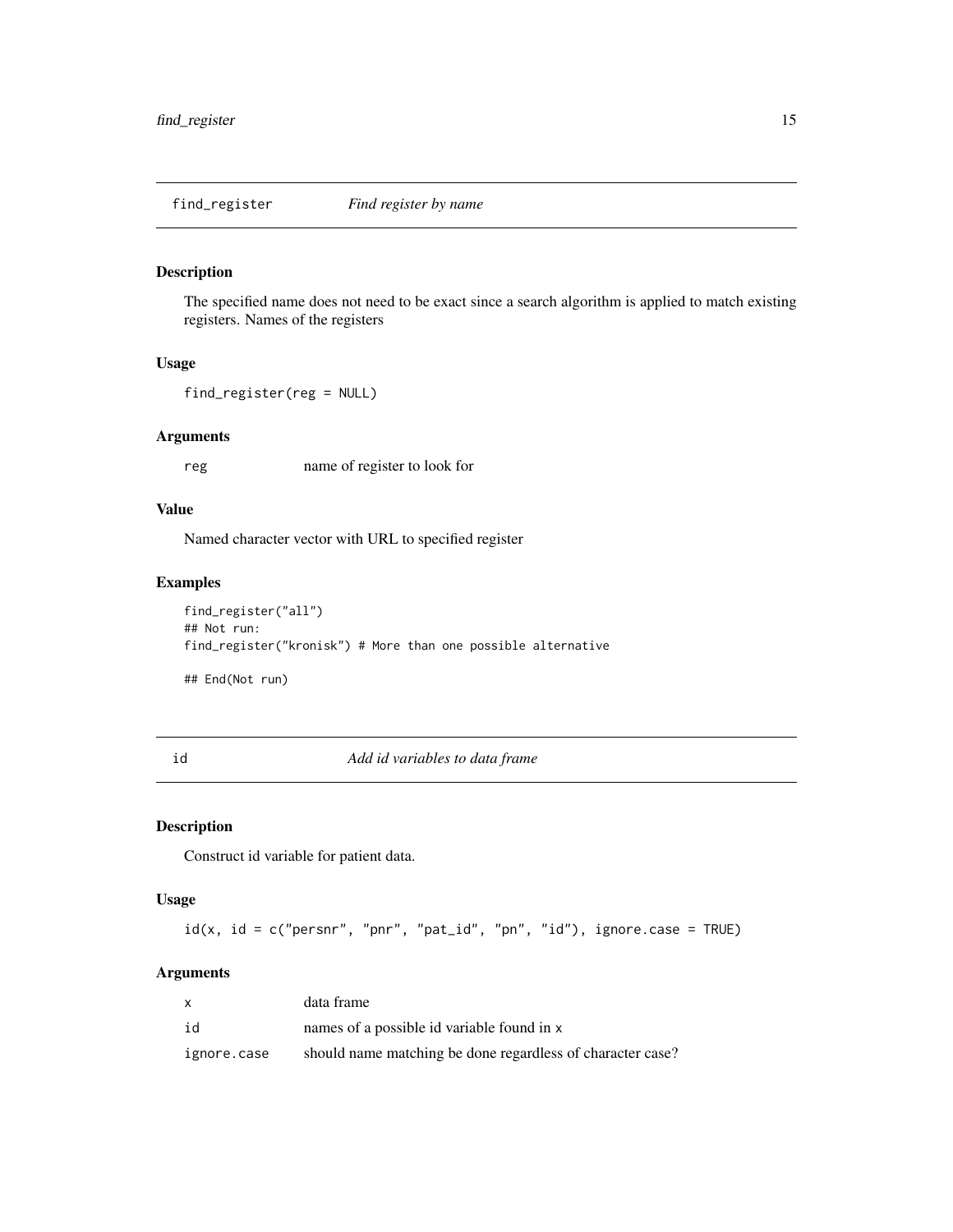#### Value

Character variable with either the first name from id found in x or rownames(x) if no named column found.

is.inca *Check if R is running from INCA*

#### Description

Check if R is running from INCA

#### Usage

is.inca(logical = TRUE)

#### Arguments

logical Should the return value be a simple boolean whether we are running from INCA or not?

#### Value

Either TRUEFALSE if logical = TRUE or one of "PROD", "TEST" or "LOCAL" depending on were R is running (if logical = FALSE)

#### Examples

is.inca()

<span id="page-15-1"></span>is.incalogical *Coerce to logical if value is logical according to INCA*

#### Description

Boolean vectors in INCA are stored internally as 0/1 and are changed to "True"/blank when exported. These functions identify such a variable as Boolean and can coerce it to such.

#### Usage

is.incalogical(x)

incalogical2logical(x)

#### Arguments

x vector (potentially logical)

<span id="page-15-0"></span>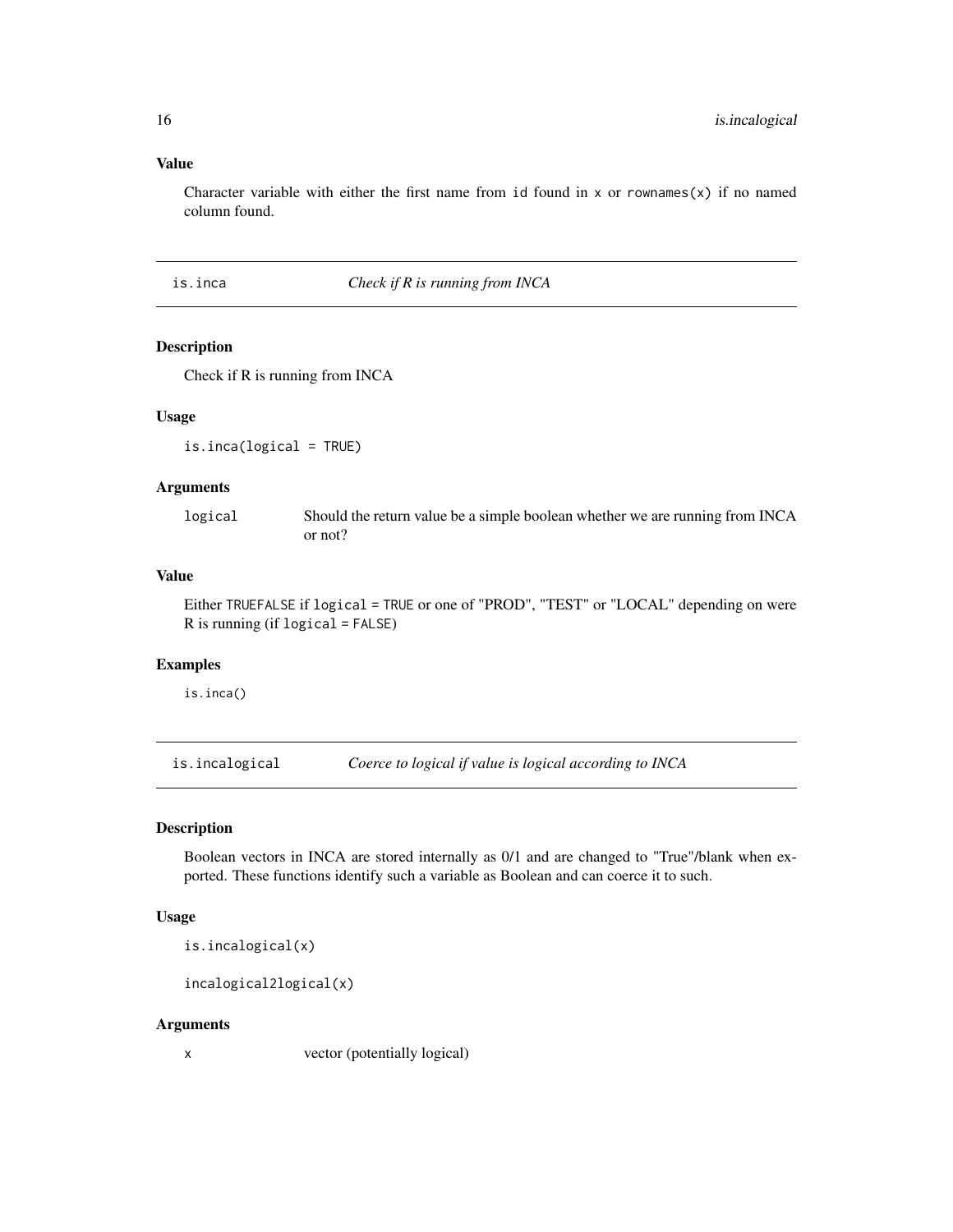#### <span id="page-16-0"></span>is.scalar\_in 17

#### Details

It is common that check boxes are blanks by default but that this should be interpreted as TRUE. There are however some uncommon cases were the boxes are marked with "False" for FALSE. We can therefore not be certain of the meaning of a blank value. These will therefore be treated as NA.

#### Value

is.incalogical returns TRUE if the vector is logical according to INCA:s internal rules, FALSE otherwise. incalogical2logical returns a logical vector if x can be coerced to such.

#### Examples

```
is.incalogical(c("", "", "True", "")) # TRUE
is.incalogical(c("", "False", "", "")) # TRUE
is.incalogical(c("", "FALSE", "", "")) # FALSE
is.incalogical(logical(2)) # will be recognised as well
```
is.scalar\_in *Test if scalar is in interval*

#### Description

Test if scalar is in interval

#### Usage

```
is.scalar_in(left, right)
```
is.scalar\_in01(x)

#### **Arguments**

| left, right | lower and upper bound                                                            |
|-------------|----------------------------------------------------------------------------------|
|             | R object to be tested, most likely a numeric vector of length one (other formats |
|             | are allowed but will always return FALSE).                                       |

#### Value

is.scalar\_in01 returns TRUE if x is an atomic vector of length one and  $0 \le a \le \text{numeric}(x) \le$ 1. is.scalar\_in return a function similar to is.scalar\_in01 but with specified boundaries.

```
is.scalar_in01(.5) # TRUE
is.scalar_in01(5) # FALSE
is_scalar_in09 <- is.scalar_in(0,9)
is_scalar_in09(5) # TRUE
```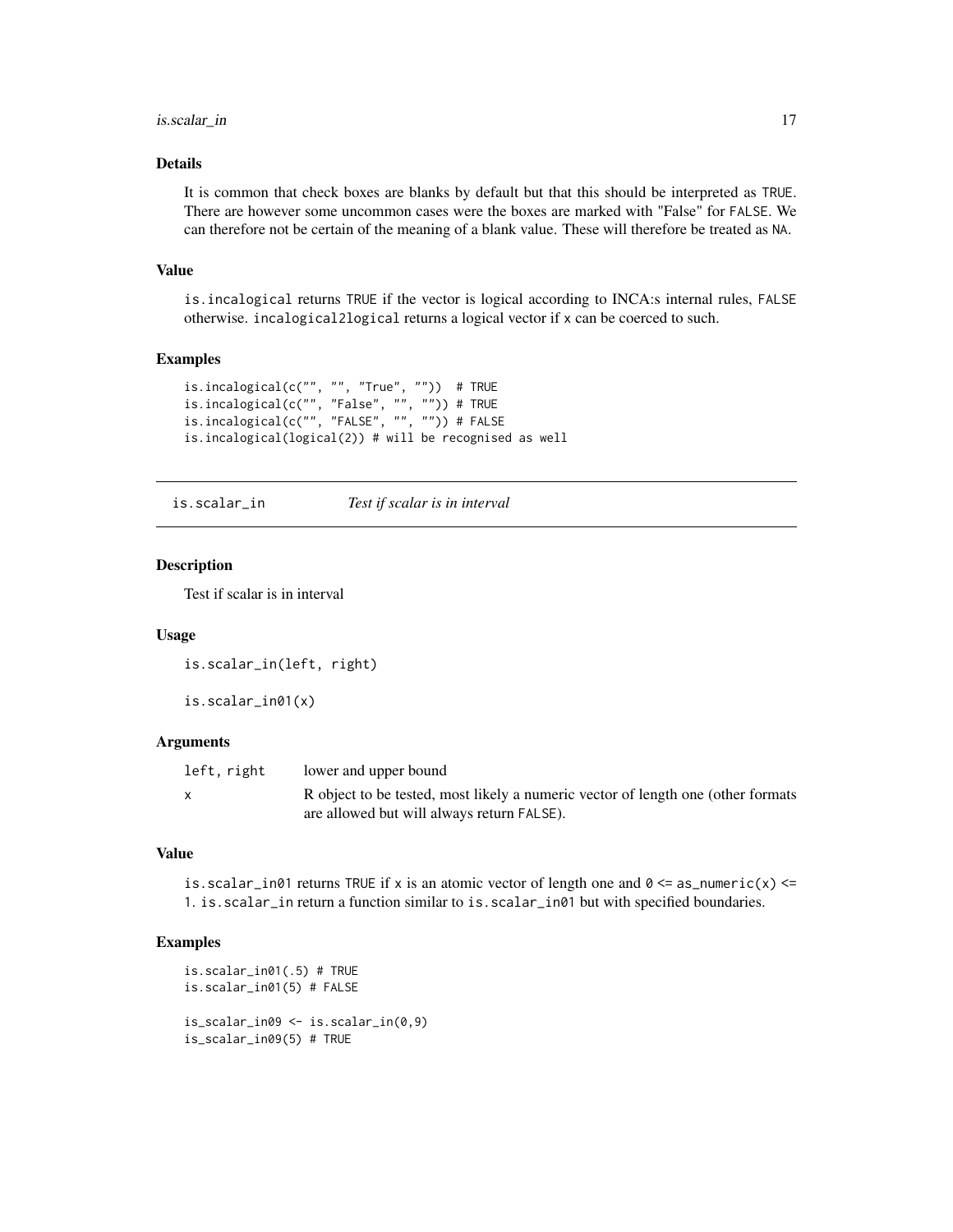<span id="page-17-0"></span>

Function borrowed from the example section for [integer](#page-0-0).

#### Usage

is.wholenumber(x, tol = .Machine\$double.eps^0.5)

#### Arguments

|     | a numeric vector                                                     |
|-----|----------------------------------------------------------------------|
| tol | How much is x allowed to deviate from round(x) to be a whole number. |

#### Value

Logical vector with same length as x.

#### Examples

is.wholenumber(1) # is TRUE  $(x \leq - \text{seq}(1, 5, \text{ by } = 0.5) )$ is.wholenumber( x ) #--> TRUE FALSE TRUE ...

lownames *Make all names in data.frame lower case*

#### Description

Tests are also performed so that all column names will stay unique!

#### Usage

lownames(df)

#### Arguments

df A data.frame, possibly with some names with capital letters

#### Value

df is returned unchanged, except that capital letters in names are changed to lower case.

```
df \leftarrow data . frame(Hello = 1:10, World = 1:10)lownames(df)
```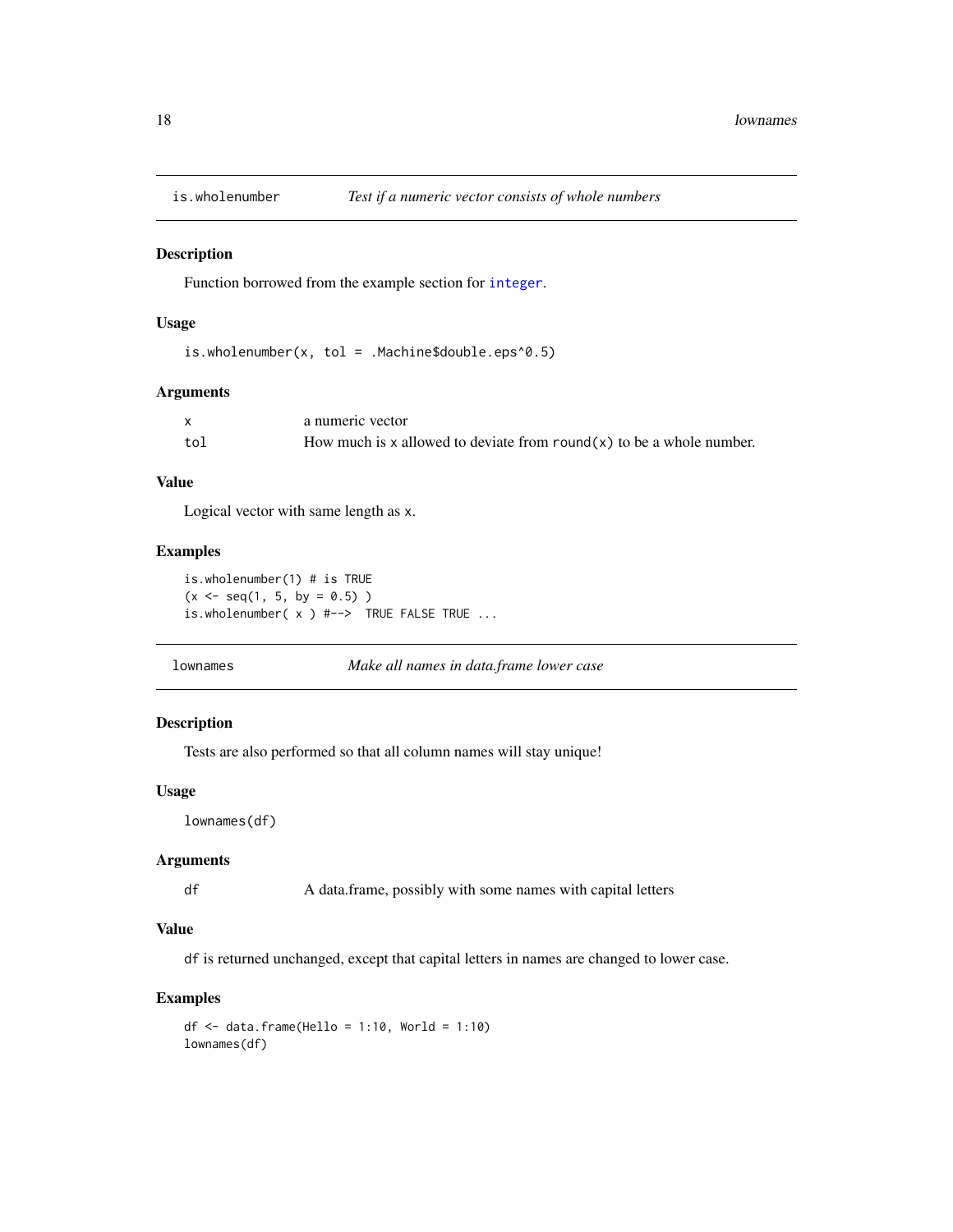<span id="page-18-0"></span>Lead time from one date to another

#### Usage

lt(from, to, neg = FALSE)

#### Arguments

| from, to | start and stop dates (in formats that can be recognized as RCC dates). |
|----------|------------------------------------------------------------------------|
| neg      | except negative lead times (set to NA if neg = FALSE)?                 |

#### Value

Numeric vector

#### Examples

```
lt("2017-02-10", "2017-02-16") # 6
lt("2017-02-16", "2017-02-10") # negative lead times ignored by default
lt("2017-02-16", "2017-02-10", TRUE) # -6
```
psum *Parallel sum*

#### Description

This function is to [sum,](#page-0-0) what [pmin](#page-0-0) and [pmax](#page-0-0) is to [min](#page-0-0) and [max.](#page-0-0)

#### Usage

psum(..., na.rm = FALSE)

#### Arguments

| .     | numeric vectors                                                |
|-------|----------------------------------------------------------------|
| na.rm | a logical indicating whether missing values should be removed. |

#### Examples

psum(1:10, 1:10, 1:10)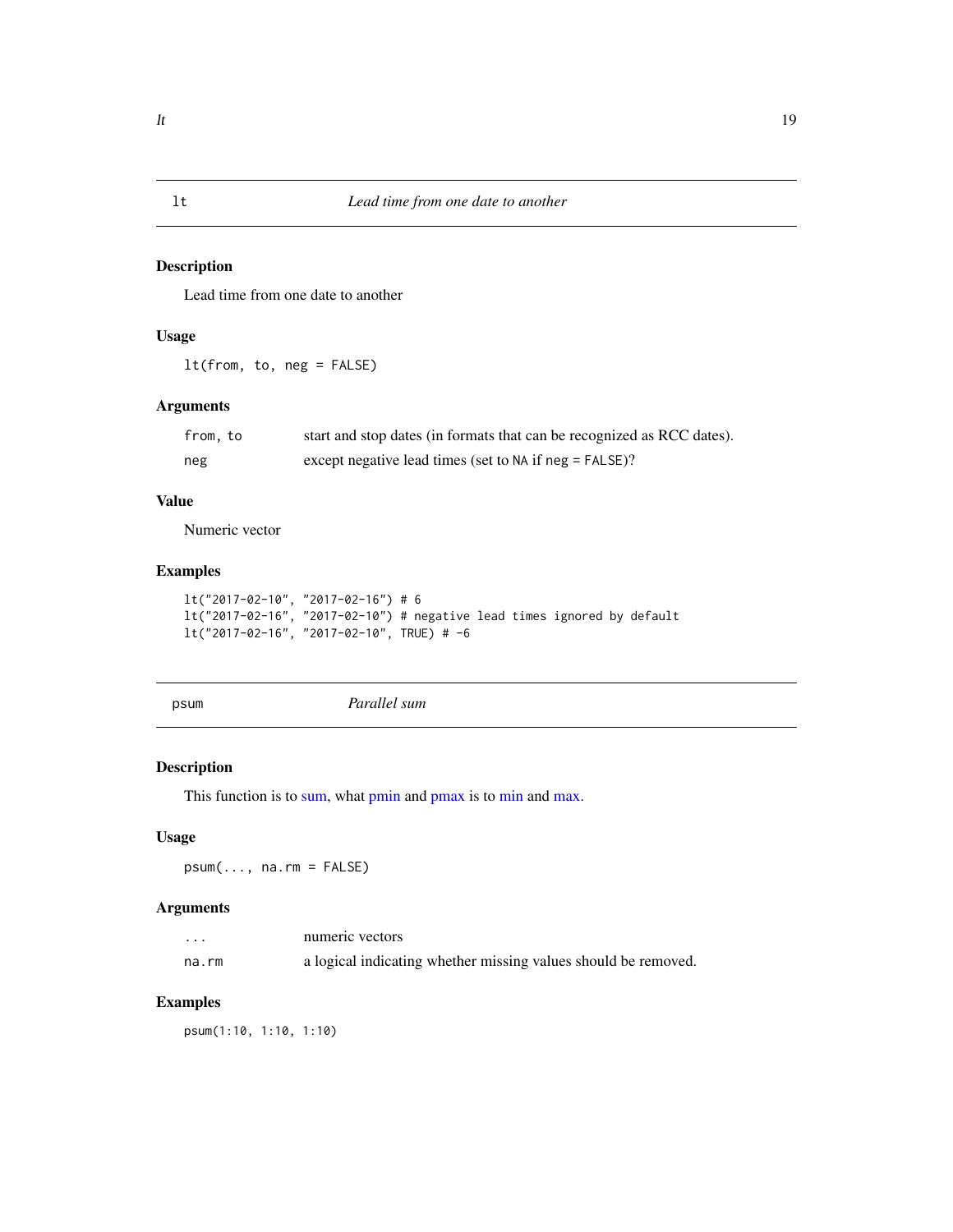<span id="page-19-0"></span>

Change specified values to NA

#### Usage

```
specify_missing(x, ..., default_missing = c("", NA, "blanks"))
```
#### Arguments

| $\mathsf{x}$    | vector                                                                                                                                                                                                                                                      |
|-----------------|-------------------------------------------------------------------------------------------------------------------------------------------------------------------------------------------------------------------------------------------------------------|
| $\cdots$        | values that should be changed to NA if found in x                                                                                                                                                                                                           |
| default_missing |                                                                                                                                                                                                                                                             |
|                 | a vector with additional default values to change to NA. These are treated the<br>same as  but are added by default if not removed. A special value "blank"<br>can be used to indicate all empty strings (all characters matching [:blank:],<br>see regex). |

#### Value

x itself but with specified values set to NA.

#### Examples

```
x \leftarrow sample(100)
x[sample(100, 10)] <- 999
specify_missing(x, 999)
```
use\_incadata *Use incadata from file or dataframe df*

#### Description

Read in a file (locally) or use global object named df (on INCA) and coerce to incadata-object.

#### Usage

```
use_incadata(file, cache = TRUE, sep = ";", dec = ",", ...)
```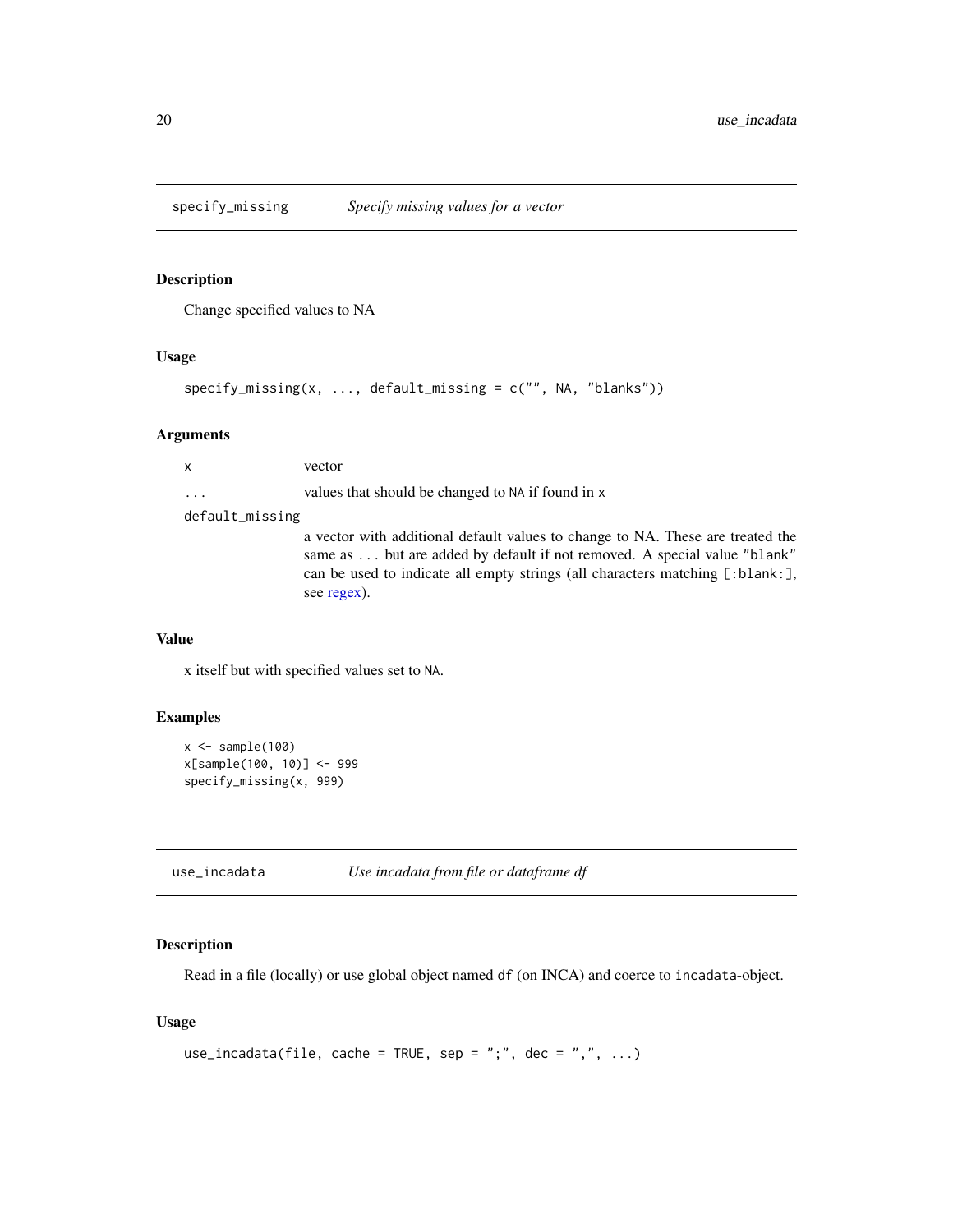#### <span id="page-20-0"></span>width 21

#### **Arguments**

| file                    | file name as character (ignored if called from INCA)           |
|-------------------------|----------------------------------------------------------------|
| cache                   | use cache to speed up the loading (see section: "Cache" below) |
| sep, dec                | arguments passed to read.csv2                                  |
| $\cdot$ $\cdot$ $\cdot$ | arguments passed to as . incadata.                             |

#### Value

object returned by [as.incadata](#page-3-1)

#### Cache

To process all data through [as.incadata](#page-3-1) can be time consuming for large data sets. It is therefore advised to use caching (argument cache = TRUE) to avoid unnecessary processing of already formatted data. If cache = TRUE, the function will read and process the data only the first time (or if the original data is later changed). A processed and cached version of the data is saved with suffix ".rds". The cached version is always compared to the original file by its MD5 sum and is always updated if needed.

#### Examples

```
## Not run:
# Create a csv file with example data in a temporary directory
fl <- tempfile("ex_data", fileext = ".csv2")
write.csv2(incadata::ex_data, fl)
# First time the file is read from csv2
use_incadata(fl)
dir(tempdir) # a cache file is saved along the original csv2-file
use_incadata(fl) # Next time file loaded from cache
## End(Not run)
```
width *Calculate the width of the range of x*

#### Description

Calculate the width of the range of x

#### Usage

width(x)

#### Arguments

x object to calculate range for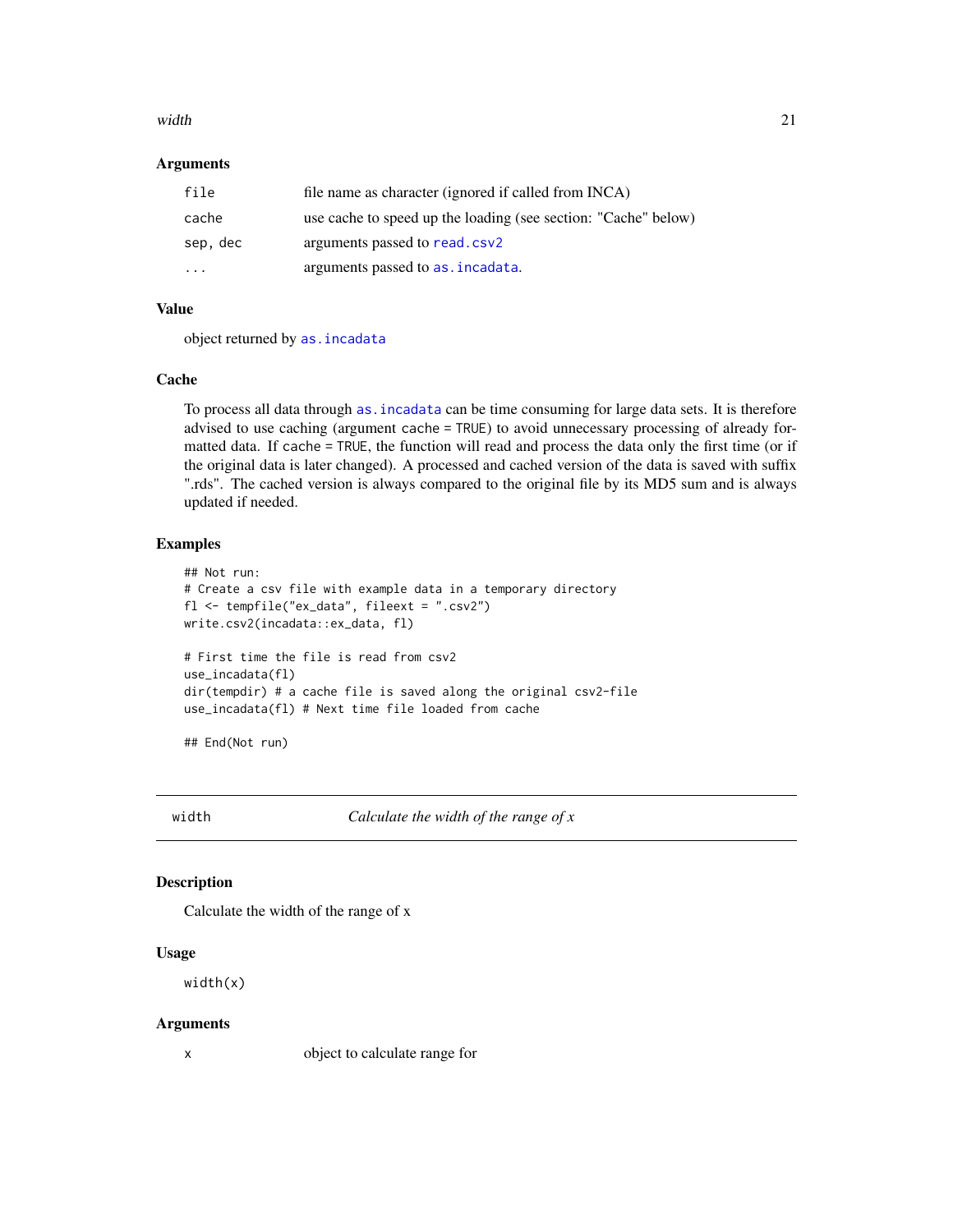22 width width will be a set of the contract of the contract of the contract of the contract of the contract of the contract of the contract of the contract of the contract of the contract of the contract of the contract o

### Value

The width of the range of x as integer.

```
width(1:10)
width(c(6748, 234, 2456, 5678))
width(sample(345))
```